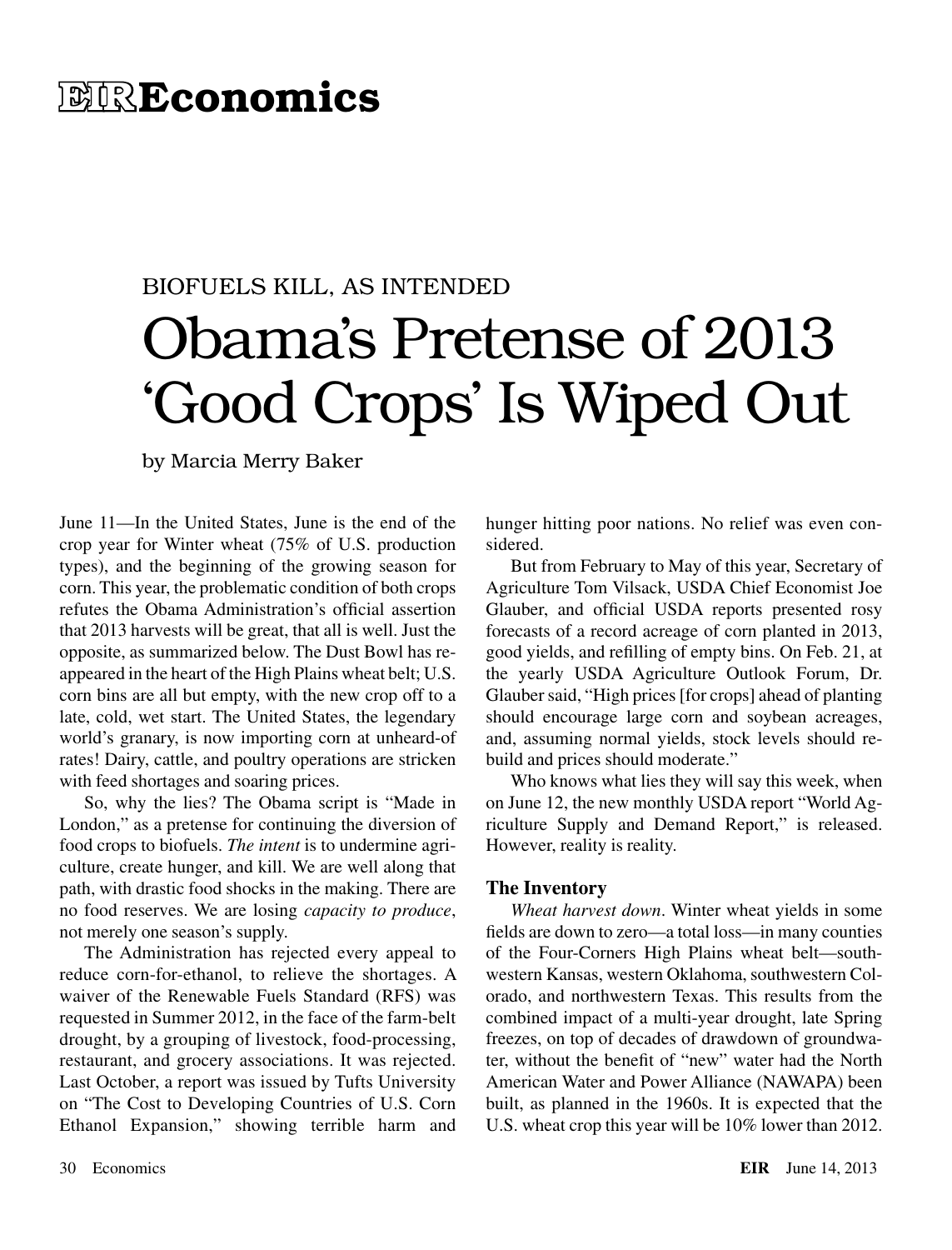

probably be the secondlatest average planting date in the last 25 years, maybe 40," Miller said.

The corn area planted nationwide, instead of what the U.S. Department of Agriculture projected as a record 97 million acres, will be more like 90 million, he estimated.

The harvest volume, instead of what the USDA has projected as a bumper 14.3 million bushel corn crop, will be more like 12.7 million bushels, if everything goes right.

Iowa Agriculture Secretary Bill Northey noted that it was so wet, that 2 million acres of the state's usual 14 million acres of

*Corn harvest iffy.* A deluge of rain, along with cold temperatures, hit the heart of the corn belt in late May. More than 10 inches of rain fell in less than two days in Cherokee County, for example. Sheet erosion, soil saturation, and ponding were widespread (see photo from Iowa).

On June 3, Iowa Gov. Terry Branstad and state farm leaders made a helicopter tour of the rain-soaked corn counties to view the extent of the damage. Their grim evaluations were carried in the June 4 *Des Moines Register* ("Late Planting = Shaky Yield Forecast; The State's Farmers Are Still Struggling To Get in the Fields").

While the pelting rains and flooding ended the "agronomic drought" of dried-out soils, the problem now is the impact of cool weather and soaked fields. "The bad news is, we are continuing into the growing season extremely cool. We have a crop that was planted late and is lagging behind," said Dave Miller, Iowa Farm Bureau economist. Late planting means that there can be pollination problems in high Summer, and potential damage if the plants aren't fully developed before frost hits, come Fall.

More than half of Iowa's corn was planted after May 15—the date considered as the deadline for ideal crop potential. Then cold weather set in. "This will corn weren't planted as of June 1; this is an area equal to the entire state corn production of North Dakota or Texas.

Meantime, corn imports—negligible in the past have shot up. As of about 2005, the volume of U.S. corn imports was under 9 million bushels; over the last year, 125 million bushels. Corn exports have plunged.

#### **Emergency Measures**

What is reguired, is simply a sane food policy, which means emergency agriculture measures. Immediately ban food for biofuels—corn ethanol, soy biodiesel, sorghum ethanol, and all the rest. Immediately put in place commodity floor prices for farmers producing these food and feed crops, as a percent of parity to stabilize their income. Declare orderly debt moratoria wherever necessary for basic farm operations—dairy, cattle operations, poultry processing facilities, and other key links in the food chain. Ban the infamous non-commodity user speculation on the exchanges.

All these, and other emergency measures are one and the same with the mobilization underway to restore Glass-Steagall banking, for a sound credit regime to build up agro-industrial production potential again. The Glass-Steagall reinstatement process is laid out in the House bill H.R. 129 and Senate bill S. 985, which have

*of sand over a corn field.*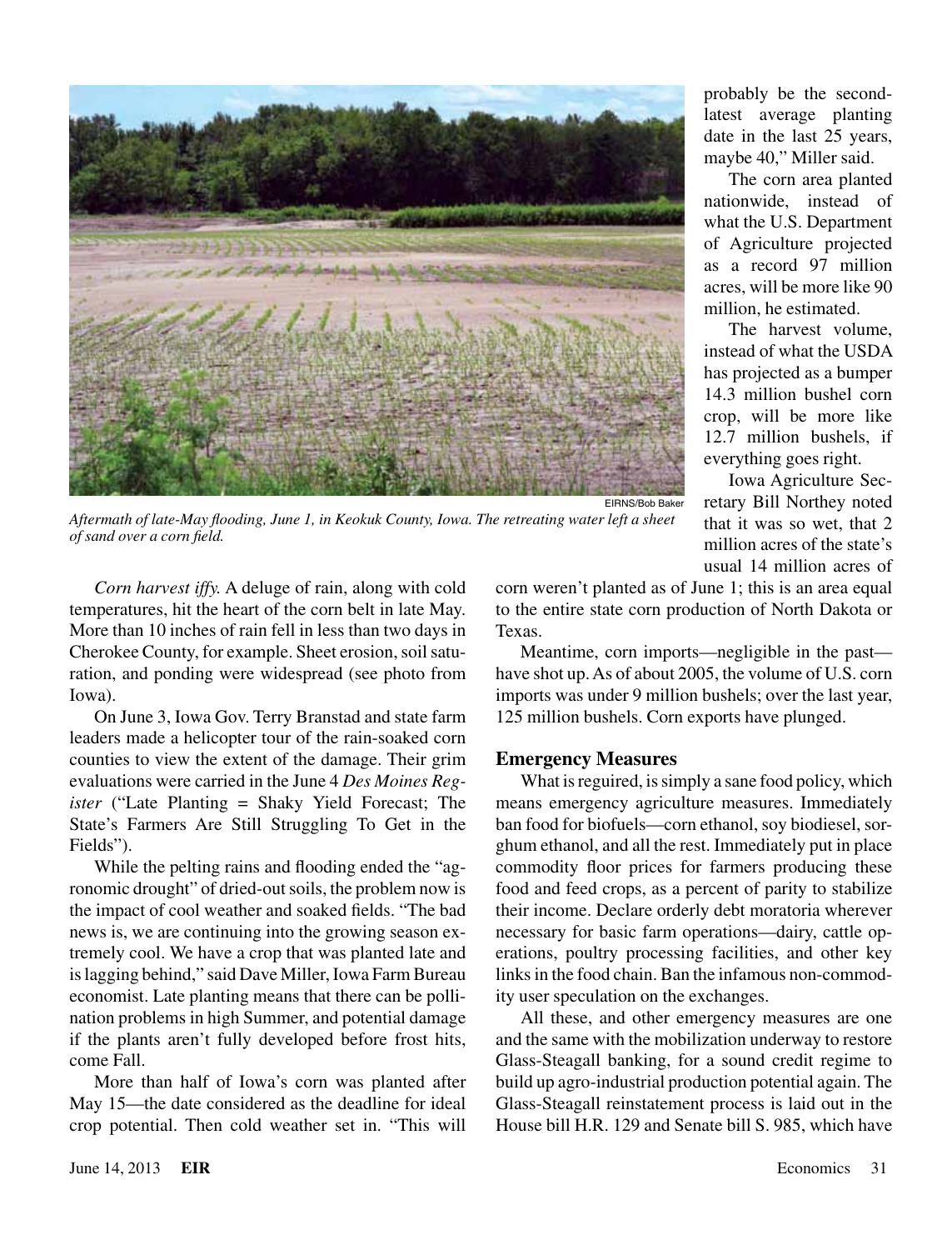

*Flooding of the Mississippi River at Portage Des Sioux, Mo., June 6, 2013.*

ceremony, backing still more food-for-biofuels.

In Rome June 7-9, Obama's envoy to the UN food summit, Ed Schafer, castigated attendees for questioning food-for-biofuels, asserting that any food price increase due to corn ethanol was only 3% or less.

At a Congressional hearing June 5, an official of the Environmental Protection Agency, when questioned by lawmakers about the food shortage resulting from biofuels, said there were no "standards" that meant that the ethanol yearly quota had to be lifted. This occurred

the backing of hundreds of state-level lawmakers, especially in the farm belt.

This urgent shift in U.S. domestic policy is part of the international paradigm shift required now, for survival of civilization on the planet. This is made clear by the report that follows this article, on the food and production crisis in Mexico, in contrast to the high productivity possible there with the necessary infrastructurebuild up.

### **Biofuels Kill**

Who and what is behind the insanity of continuing biofuels in the United States—now consuming corn at the rate of over 40% of the annual harvest—is made clear in the history of British Empire famines—from India to Ireland, from the continent of Africa to Haiti. (See article in this section, "British Imperial Genocide in India.")

The Obama name for death-by-biofuels, another name for British imperial genocide, is a "Bio-Based Products" economy. Agriculture Secretary Vilsack repeats this regularly, citing how hundreds of products, from paint and glue to furniture, are now bio-based from corn, soy, and other foods. At the world Ethanol Summit in Brazil at the end of June, Obama's Energy Secretary, Edmond Moniz, will speak at the opening at the House Committee on Oversight and Government Reform's Subcommittee on Energy Policy hearing on the role the EPA plays in the RFS.

## **Livestock Producers Appeal to Congress**

Livestock producers have turned to Congress to appeal for relief, since the Obama Administration is intransigent. Seven top livestock and meat-processing groups recently submitted comments against biofuels to the House Energy and Commerce Committee, asking for a curb on the RFS, under which U.S. corn supplies are scarce and expensive, with big swings in price. Among them are the National Pork Producers Council, National Cattlemen's Beef Association, Milk Producers Council, National Turkey Federation.

The situation is impossible. Last year, 104 high-producing dairy herds in California were shut down. Next month, House of Raeford Farms will shut its turkey slaughterhouse in Raeford, N.C., ending 1,060 jobs. The U.S. cattle herd has declined to the same number as in 1952.

The livestock group submitted a report to Congress, which concluded:

"Despite overwhelming evidence that the inflexible RFS is causing significant economic harm, and few benefits, the EPA refused to grant an RFS waiver